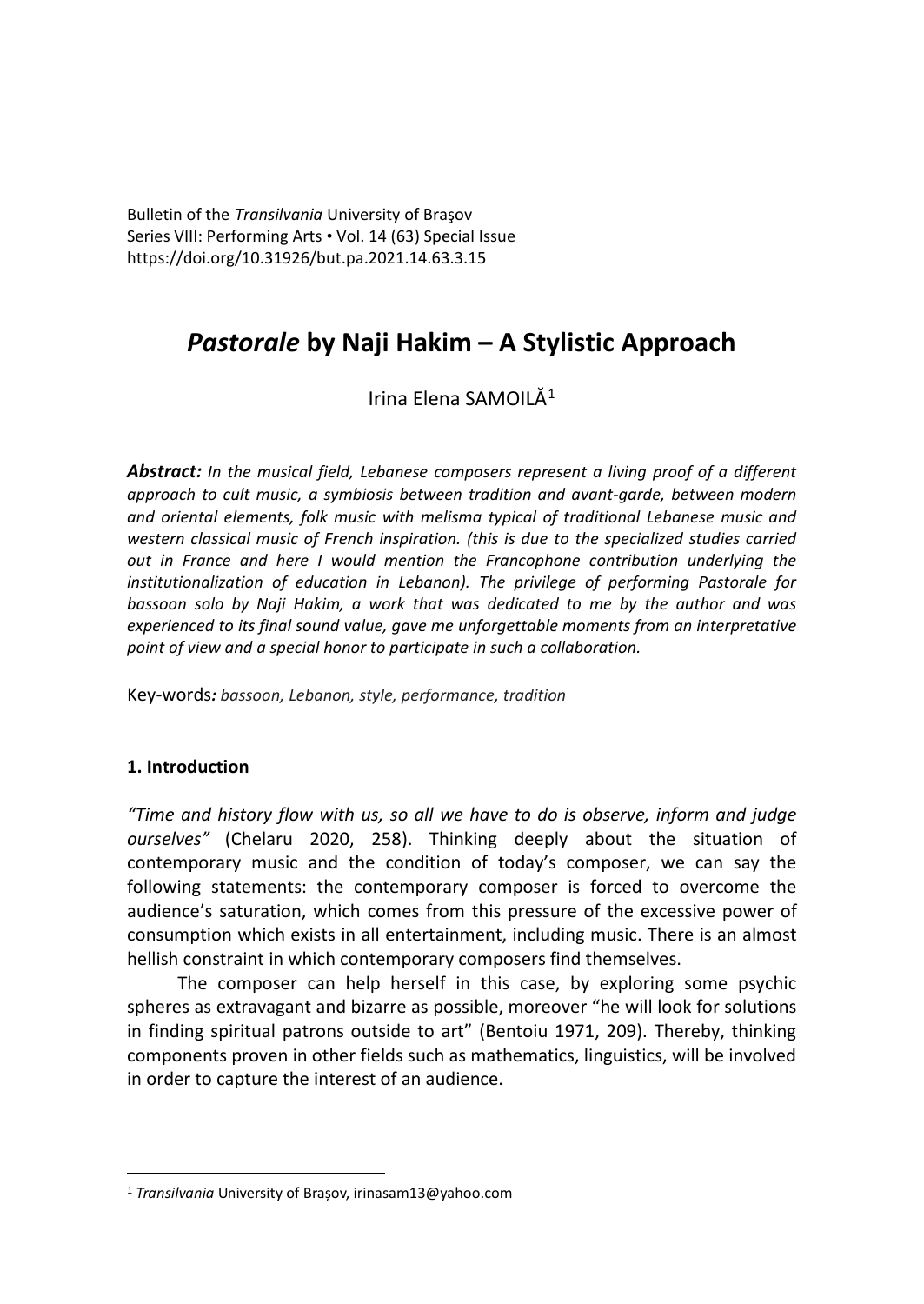#### **2. Objectives**

The contemporary composer formulates his musical truths in a distinct nonconformist manner, which will attract the audience by producing privileged states (which can achieve ecstasy, joy, inner fulfillment). Let us not forget, however, that contemporary music does not always prove to be understood and that the appreciations of contemporaries do not represent the final judgment, after all it will be denied and decanted on numerous occasions by history.

Style, through the etymology of the word, can designate the characteristics of a collectivity, of an epoch, can designate the properties of a string of objects that relate to an ideal pattern. The style contains semantic meanings necessary for any author, applicable to any interpreter and implicitly is found in the result of their work concentrated in an interpretative act. Style can also be the representative and etiquette of a nation and an era.

The performer comes to identify with the composer, with the creator of musical works. An ideal interpretation of contemporariness is the representation of all the technical means from which the ideational content will be highlighted through the prism of the creative artistic personality, which is subordinated to the aesthetic climate of the composer.

Music is an integral part of religious practice and represents often the sources of scientific music. Lebanon is a corner of the Middle East where no less than seventeen different religious communities merge. Each religion has its own musical traditions that sometimes date back to their beginnings and have been transmitted orally for centuries. If we open our curiosity to examine Christian religious music we could notice Maronite and Byzantine music; to which we would add the religious music of Islam.

Father Bady 'Hajj, one of the great scholars of Maronite music recognized today, explains the correlation between the traditional Lebanese song and the Syrian-Maronite song from a linguistic, poetic and musical point of view – Père Badî 'Hajj - "The Traditional Song of Lebanon" (Tannous 2008, 275-284).

Many musicologists have studied traditional Lebanese song, including Father Bady 'Hajj who distinguished three main categories: melismatic song (a syllable can be sung on many different notes), syllabic song (each syllable corresponds to a different note) and the mixed song that mixes the two previous forms (Hajj 2008, 277-283).

In an unpublished text entitled Prelude to Lebanese Music: Maronite Music (Personal Archives of Jean-Louis Mainguy, Son of Marc-Henri Mainguy), the musicologist Marc-Henri Mainguy states that Lebanese music is certainly "initially dependent on many foreign influences", but that it is absolutely essential to note that the primordial element, the most enduring and important is religious music.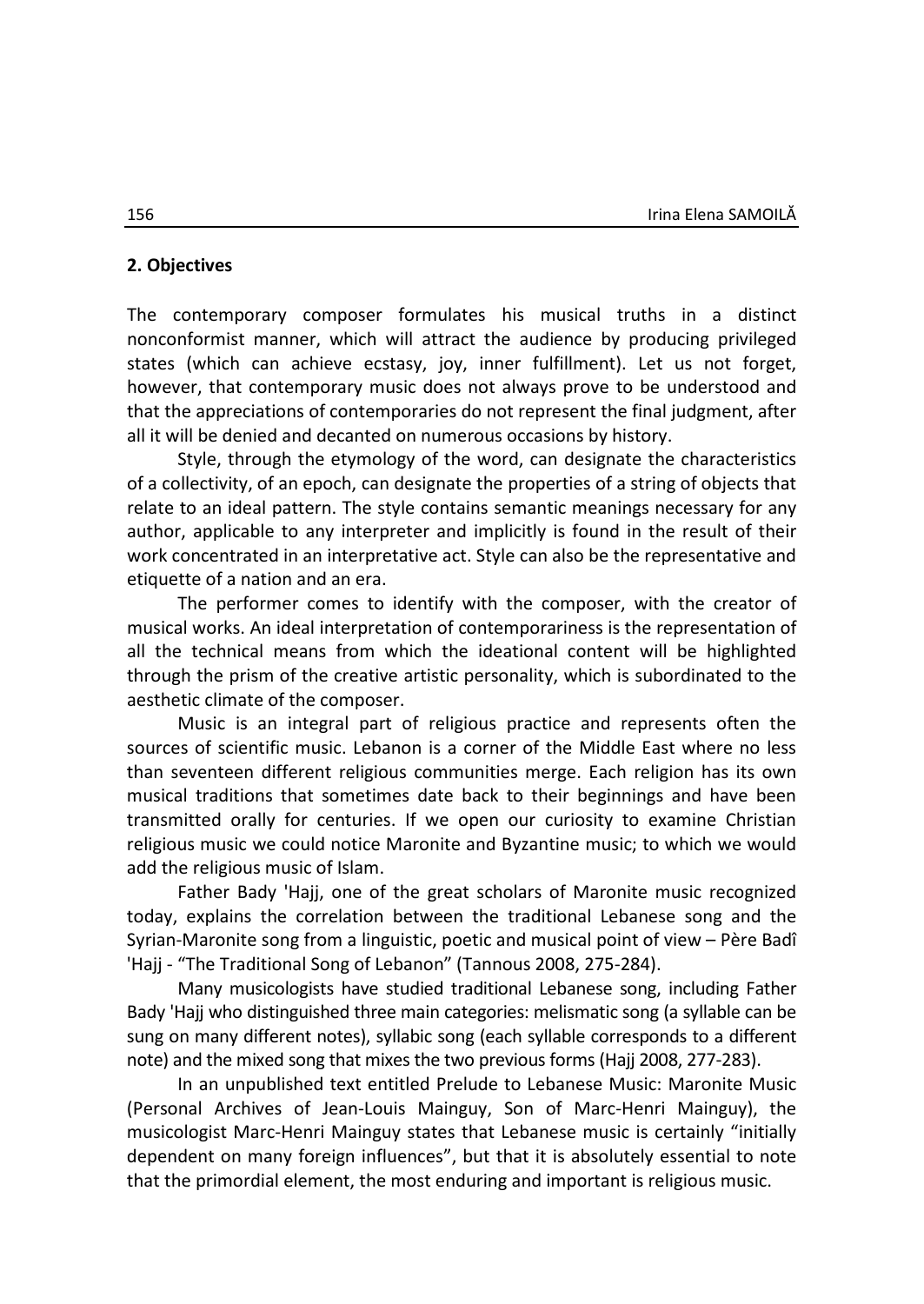Music can be considered the supreme product of a civilization, as living proof of the generations that have succeeded over the centuries. Although we do not have written evidence, we know that one of the earliest musical notation is due to the mathematician Pythagoras, who lived in Sidon in the sixth century before Christ. However, a few fragments of information tell us about how music has manifested itself in this part of the world since ancient times.

Among the historical sources of Lebanon, a nation of Phoenician origin, we find some allusions to the mourners of Adonis and to the songs of Achtarut (Marc-Henri Mainguy 1968) to the musical instruments that already existed – the harp and the lute  $-$  or even the context in which the main purpose of the music is presented: covering the cries of those who burned as a sacrifice to the gods (Tannous 2008, 257-272).

The Bible itself alludes to the role played by music in Phoenician cults. Ahiram, king of Tyre, offered Solomon wood to make harps, and when the prophet Ezekiel threatened the city of Tyre with destruction he said: "I will put an end to the harmony of your songs, and the song will no longer be heard with the sound of the zithers" (Ezekiel, 26-13). The names of the Phoenician musicians are even mentioned: Plautus, Juvenal, Horace, Adrian (Sachs 1943, 102). The musicologist and composer Walid Gholmieh (1933-2011), in his unique study Al musiqâ fi lubnân, states that the Greeks used the musical instruments of the Phoenicians such as cedarwood flutes.

In the four hundred years of the Ottoman empire's domination, music was mostly traditional and its transmission was oral. At the same time, in the region of Mount Lebanon – which enjoys political and cultural autonomy - the development of its own music, belonging to the folk, folk style, was lost. This musical legacy will then evolve over time and will form the basis of the improvisational character. Thus, we offer some examples: 'Ataba (means complaint and is generally sung a cappella), Mijâna (chorus of 'Ataba), Zajal (authentic poetic oratory that is usually practiced around the table, often accompanied by dance), Dabka.

Among the most used specific musical instruments we mention the nay – six or seven-hole wind instrument made from cane, daff – percussion instrument that can be worn on the shoulder, 'ûd – oriental lute, mejwez – double-reed instrument, qânûn – Arab cithare, ancestor of the psaltirus, himself at the origin of the harpsichord, and kamanje – oriental violin.

If Arabic music in general had its great theorists between the ninth and thirteenth centuries such as al-Kindî (801-873) or al-Farâbî (872-950), Lebanese music in particular began to be theorized only in the nineteenth century by Mikha'îl Michâqa. The document he wrote in 1848, entitled Letter on the musical art dedicated to Emir Bashyr, was to become a milestone in the analyses of modern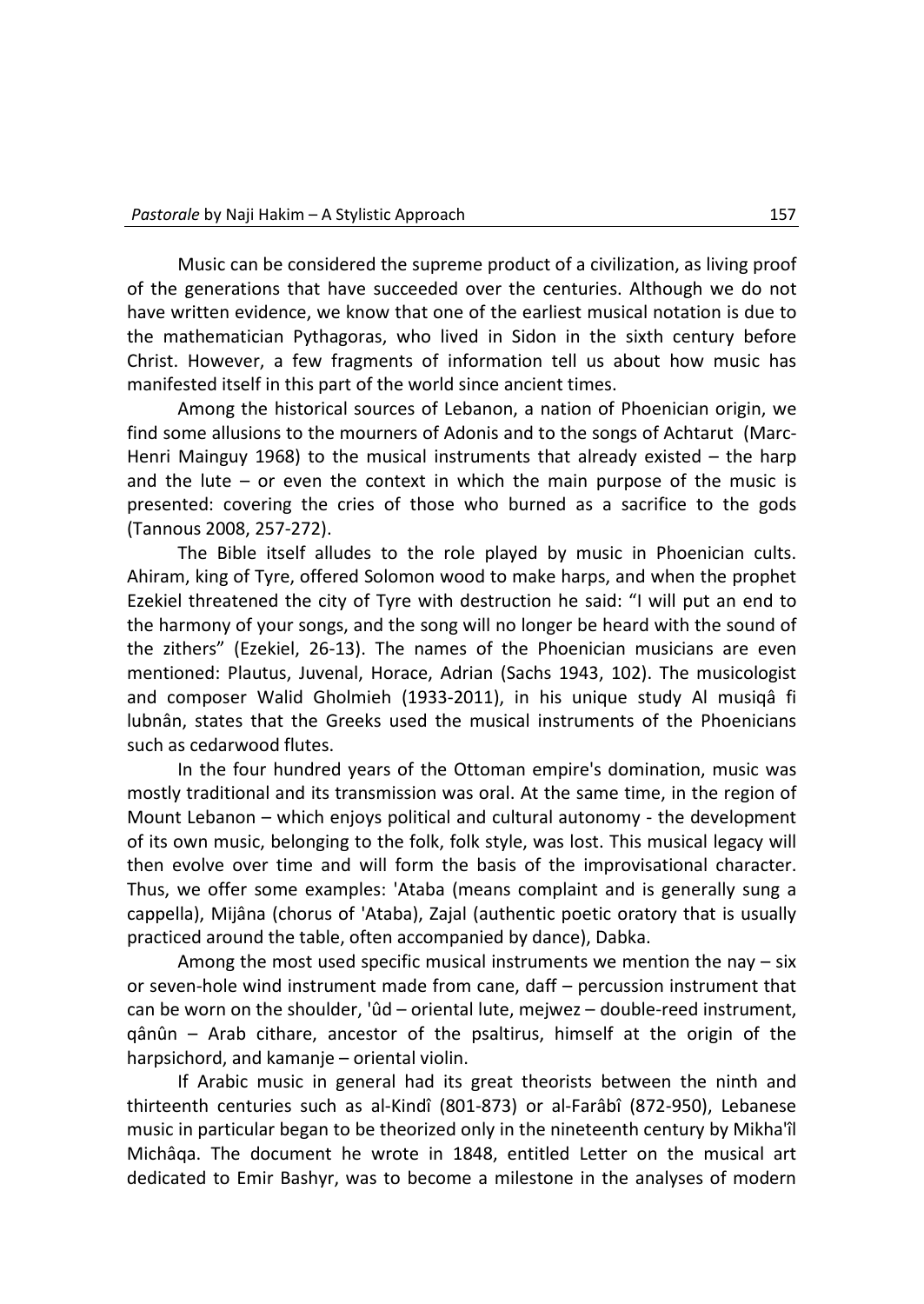Arab music. Published in 1899, this Letter proved to be the first attempt at musical theorizing and, at the same time, a real starting point that opened the horizons of many musical polemics on the oriental space.

At the end of the nineteenth century, two members of the priesthood: Father Paul Achqar (1881-1962) and Father Louis Hajj (1938-2010) revolutionized this music through harmonization and transcriptions and the mastery of composing, providing Maronite music with well-deserved scientific credentials. The migration and invasion of the peoples of the Middle East on the territories of Europe gives rise to a new composing orientation, the so-called "citric acid of music", an orientation that ensures the interest in integration into the great culture, but also the promotion of the national specificity.

In Lebanon, names of international musical importance grew, developed, and flourished, although the country did not seem like a favorable or ideal place for this side of cult music. Music education was not so accessible and comprehensive in the direction of pedagogic formalization of the artistic field as opposed to Western education. But what turned out to be an obstacle became the lever of the will of some generations, the germ from which the irresistible desire to expand knowledge flourished. If we judge from the perspective of the musical influences that have crossed the Lebanese land: Byzantine, Syrian, Persian, Ottoman and taking into account that this "metesa" (mixed music, as Gabriel Yared calls it in his interviews) has come to be reflected in Lebanese music, we can practically consider the Lebanese musical culture as a reflection of eclecticism.

Making a brief inventory of Lebanese composers we discover a musical life with its riches and shortcomings, artists and institutions, impulses of great magnitude sometimes cut off from short periods of periods dominated by conflicts or even wars, but also the revival of the artistic spirit in a miraculous way.

In the hope of not falling in the direction of cliché about the country's conflicting political status, we want to outline the side at the opposite pole of this country – creativity, the compositional quality, the interpretive artistic side, but also the existence of unsuspected musical dimensions on Lebanon ground. Being a platform in the field of musical-artistic compositions less approached on the European territory (especially our country) I chose to exploit and capitalize on the contribution of composers from Lebanon who understood, through their specific national altruism, to direct their energy in the sense of integrating culture into the European concept.

The mystery of these composers is born in the oriental spirit, there is in them this authentic ethos, they grow and develop in this plausible traditionalism. Their hearing is constantly fertilized by oriental music with quarter-tones, melisms, rhythms and characteristic timbres and everything related to the Arab spirit to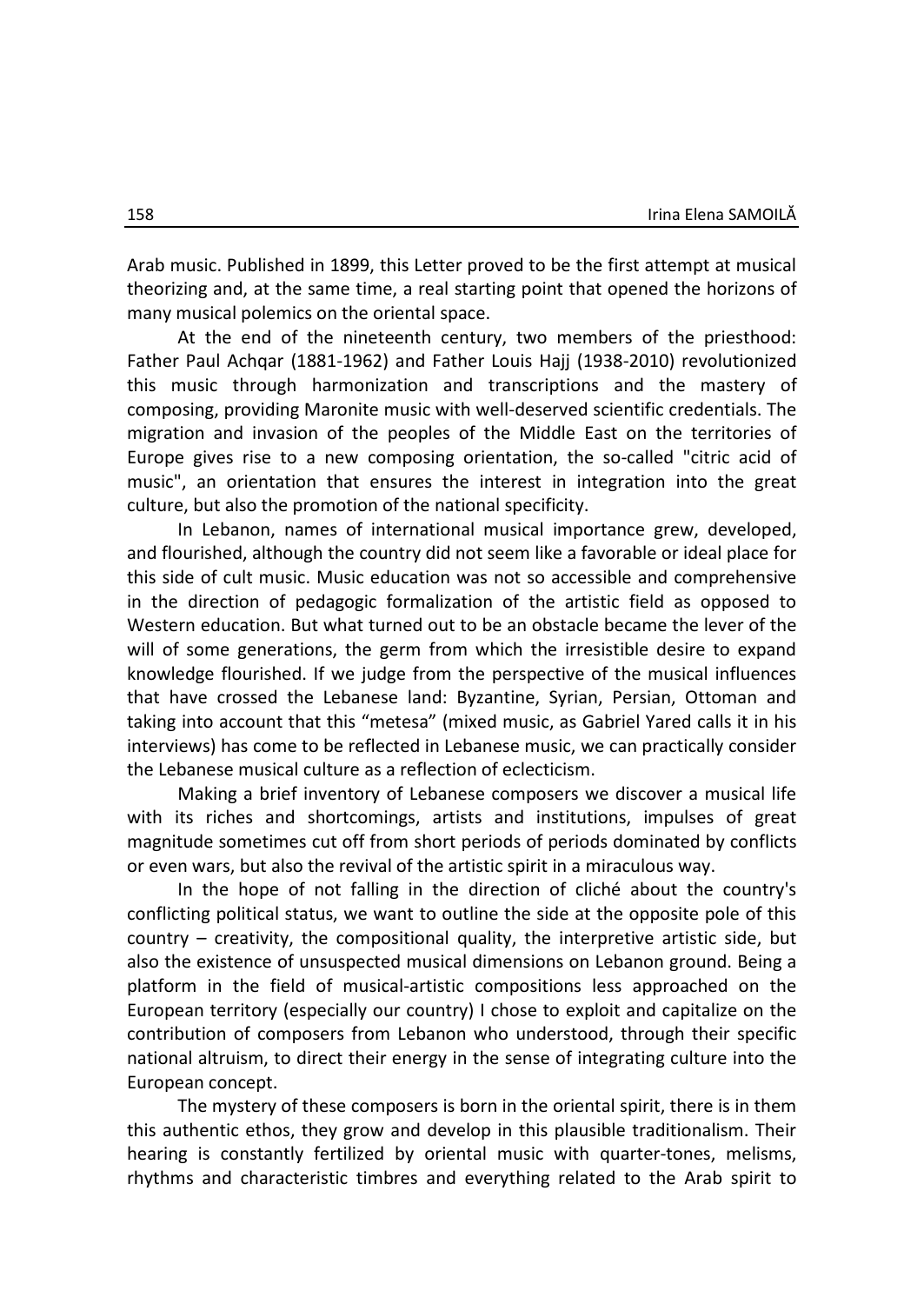which is added the folklore located at a pole totally opposite to that of the West. The mystery lies in the fact that they are born with oriental melody (almost impossible to be appropriated and absorbed at its authentic odds), over which is added western composing art and not the other way around.

This synthesis between national and European is also an ability to harness the advantages of ethnicity: "You must be prepared to understand the talent with which you are endowed", said the great Lebanese artist, composer of film music G. Yared, winner of the Hollywood Academy Award. Through gene and traditionalism, they have additions of melodicity, and oriental music is not yet capitalized on its so tender odds. The mating of ethnicities will always give exceptional results, and when applied at the level of creation it will generate effects in fabulous contours. The symbiosis of the Mediterranean geographical horizons – from which influences emerge, promotes invasions and opens the mind to escape – with sacred music (a tradition deeply rooted in Lebanon) has remained anchored in the music of Lebanese artists.

Making a brief inventory of Lebanese composers we discover a musical life with its riches and shortcomings, artists and cultural institutions, large-scale impulses sometimes cut off from short periods dominated by conflicts or even wars, but also the revival of the artistic spirit in a miraculous way. Lebanese composers are no exception in the context of international musical hieratism, their mission being not at all easy in that they had to recover, in just a few decades, important artistic conquests that in the West were formed and established at a natural rhythm over the centuries.

"Regardless of the present and future performances of intelligent machines, art remains in the account of the Human!" (Chelaru 2020, 228). Art will remain under human significance, will unfold, evolve and transmit perpetually under the auspices of the chromosomal need of the genesis of humanity and of the intrinsic need to share and express sensitivity and states of mind, this elevated level of evolution that differentiates us between living things.

## **3. Discussions: Naji Hakim – outstanding personality of the Lebanese musical life. Pastorale for bassoon solo**

Naji Hakim, a composer and organist born in Beirut on October 31, 1955 and settled in Paris since 1975, is regularly scheduled in Lebanon to the delight of his music-loving compatriots, but is also a star in Northern Europe where organistic tradition is very present and where he is regularly invited to sing and perform his work.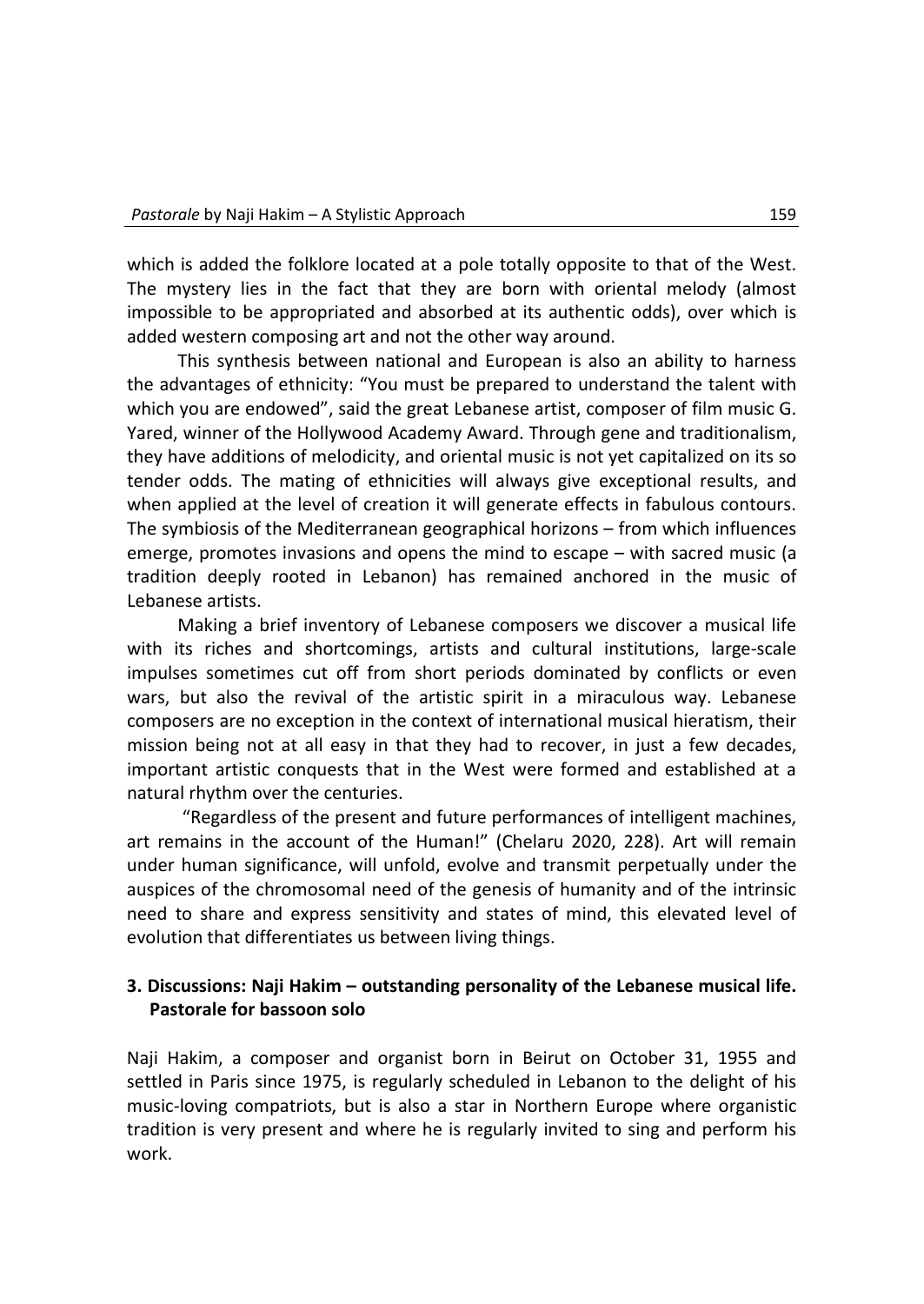After studying music at the Conservatory of Beirut, Naji Hakim left Lebanon travelling to France to complete his engineering studies at the École supérieure des telecommunications in Paris. But the lack of music became unacceptable to him; thus, his journey led him to enrol at the prestigious National Superior Conservatory of Music in Paris, where he was awarded no less than seven first prizes. Hakim later won over ten first prizes at international organ and composition competitions. He was awarded the Medal "Pro Ecclesia et Pontifice" by Pope Benedict XVI in 2007, and from 1985 to 1993 Hakim was organist at the Basilique du Sacré-Coeur Church in Paris, then organist at the Church of Sainte-Trinité in Paris (1993-2008), where he was the successor of Olivier Messiaen.

Hakim is now an absolute reference name for organists around the world; some travel from distant countries to Paris to listen to him sing and improvise in the chapel of the Trinity. Aside from performing, he is also a prolific composer of symphonic, concertante, vocal, solo, and chamber music works. They combine Gregorian, Syrian, Maronite, and folk music, rendering a creation with a rich colorful palette on a modern tonal language. He is also and a respected teacher. (His analysis course at the National Conservatory in the Boulogne-Billancourt region, near Paris, is one of the most popular in France). The so-called "Armiral" of the Lebanese musical heritage, Hakim is one of those artists who managed to free himself from his tradition but, at the same time, without denying it, he remained faithful to him.

His creation integrates into the aesthetics of the sacred, a fundamental aspect that crosses his creation. To the question "Which of the composers have aroused a special interest in you and inspired you as a style?" the composer admitted that it was a difficult choice, since influence and passion are constructly changing with the passage of the years. Still, he named Glazounov, Fauré, Debussy, Ravel, Stravinsky, Bartok, and Gershwin. The life of a contemporary composer nowadays is, first of all, a comprehensive human consciousness of thoughts and facts related to the past that transport and incorporate the influences and experiences that then become memories, passing through the seemingly controllable present through actions that compete with the reality of thought from which the future is reflected that encompasses infinite levels of aspiration.

Maestro Naji Hakim's Pastorale, a work dedicated to me, employs elements of aesthetic resizing and reassessment that will reach unsuspected heights in both creation and interpretation. The belonging of the title of for bassoon solo accesses a compositional platform with a perfect mastery from a bassoon technic point of view, which gives voice to the aesthetic message contained in the work through a vision mirrored in its own style and, projected in a future of the affective means of expression, through the specificity and freedom of each interpretive approach in part.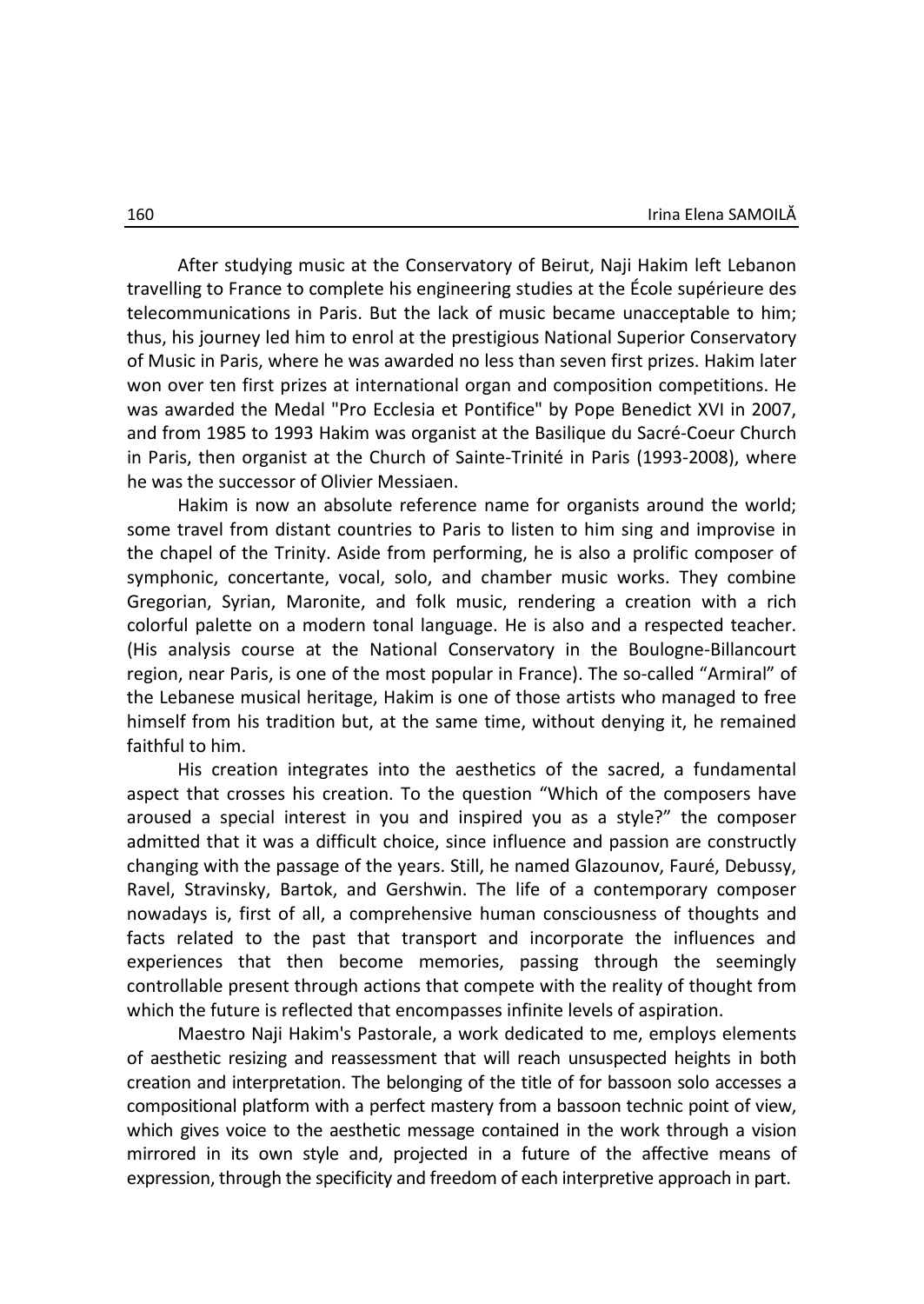The piece does not reverberate with the authentic contemporary style, missing the "tools" in his composition workshop on the direction of contemporary semiography, which is reflected in the elliptical of the innovative-musical effects specific to the XXI century. The work is strongly marked by the influence of the French school through the structure of the melodic lines that do not use the typology of the modes specific to the oriental culture; there are even similarities with the concerto for bassoon and the orchestra by Jean Françaix (by using the large intervalic jumps that put to the test the technical-instrumental perfection of any bassoonist, through melodic expansiveness built on formulae of exceptional divisions, and by framing the musical text into serialistic phrases as compositional techniques). All these characteristics reinforce the idea of French-type influence in the architectural structure of the work. The modal intimacy, the architectural novelty, but also the special organizational concept of the audible material bring to the compositional plan both elements of resizing and aesthetic re-evaluation that ensure the originality of the work.

The composition is organized on a structure of thesis-antithesis and synthesis, the pastorale term being the representative of musical images of great plasticity and evocative emotional force. The genre was brought to a high level of craftsmanship by names of resonance in the history of music: Antonio Vivaldi – "Dance Pastorale", Domenico Scarlatti – "Pastoral Sonata", Ludvig van Beethoven – The Sixth Symphony "Pastorale", George Enescu – Suite no. 3 "Village", "Impressions from childhood".

The debut of the work is made in the pianisissimo dynamic range through a melodic line based on a generating motif – an aerated structure based on a lower embroidery with double appoggiatura and an intervalic jump of diminished seventh. The first section, A, comprises two contrasting themes, a structure that is at the core of the entire musical discourse of the work. The debut segment of the thesis is double exposed, the first time in the scale of F major, the second appearance being displayed on an ascending halftone (F# major). Being delimited by a complete measure of rhythmic formulas on an ascending gait, it keeps the same intervalic ratio that materializes the narrative idea of pastorale with the help of lyricism and the tragic melodic lines. The antithesis is opposed in terms of character - from introductory lyricism to the tragic and alert tumult exposed by the conglomeration of exceptional divisions, opulence highlighted also on the dynamic range, from the introductory nuance narrated in pp to the dynamic plane f.

The synthesis is a symbiosis between the components of previous sonorous features, a beautiful hatching between dynamic plans and generating cells. Thus, in the rhythmic plan we notice the preponderance of the iso-rhythmic writing on optimal values, the triolet as an exceptional division and the pulsate values of the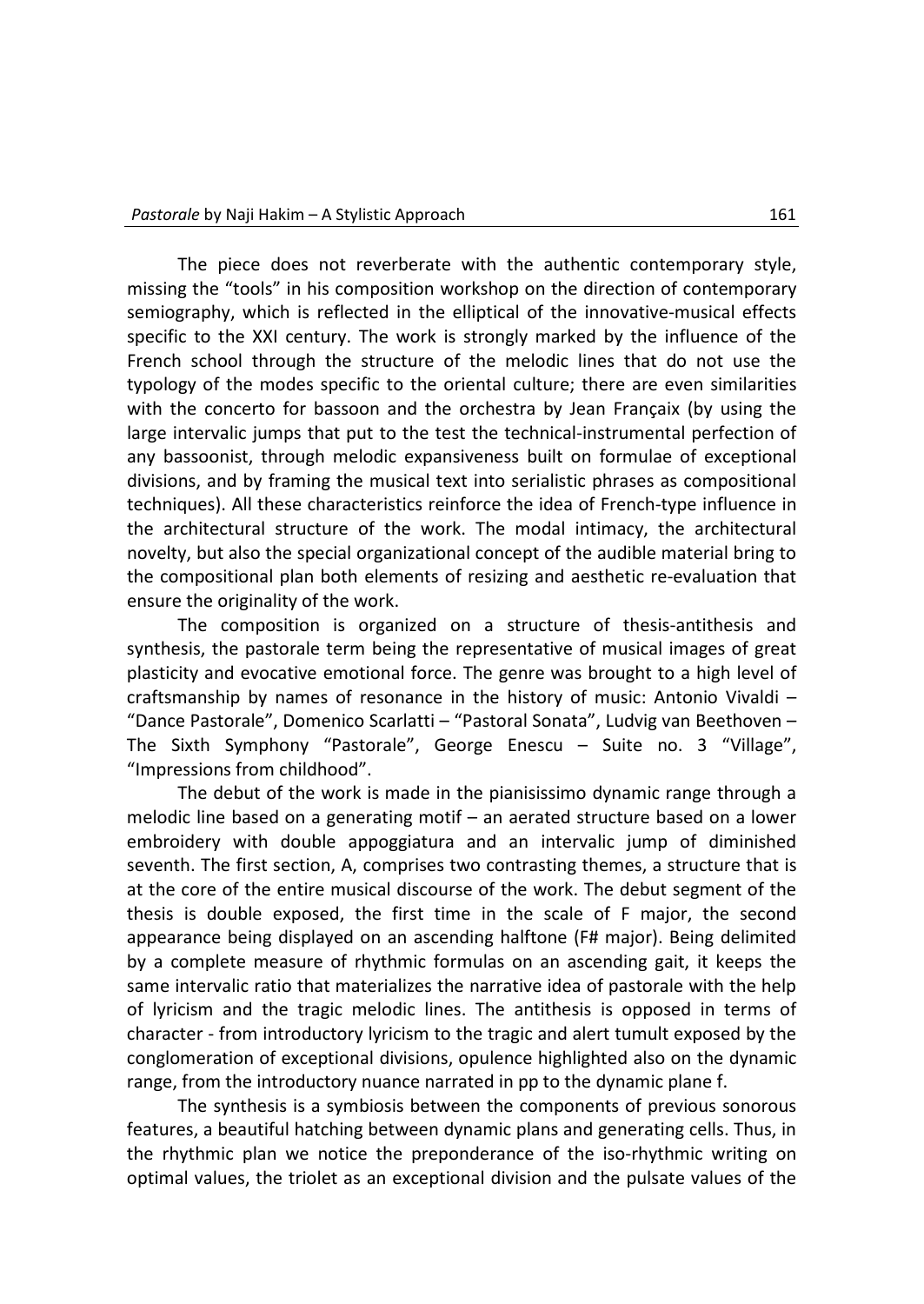quarters (component elements of the thesis) among which the subdivisions of thirty-second-notes are slipped (elements of antithesis). From an intonational point of view, we observe the use of modal melodic lines that give the feeling in some places of tonal stabilizations: D Flat Major, D Major.

In this section we can see the discrepancy achieved by the increasingly highlighted dynamization of the intervalic jumps (comprising the three generous octaves of the bassoon), offering the possibilities of the performer to show off his technical-expressive and musical interpretative means. The character of this section points out the presence of the two dichotomous typologies: the energic dancing (stacatto, accents, fp) and the melodious (legato, the variation of exceptional rhythmic divisions – fifth, sixth, ninth) offering the plasticity of a contradictory discourse in its fullness.



Fig. 1. *Naji Hakim: "Pastorale", m.136-141*

The Thesis unit subsequently returns to the Major ascending third, keeping the intervalic relations that configure the use of module 111 (according to the table in the Book of Modes by Anatol Vieru). The second exposition of the main theme will be varied and will transit to the appearance of the coda. In the end, the coda will have a cadenced structure, preceded by augmented rhythmic formulas deployed on perfect octaves where the instrumental technique of the bassoon becomes permissible in favor of emphasizing an idea to the point of ostentation. The final phrase is outlined by a push from the low register to the high one, which will stop the musical tumult on a Fermata, in the dynamic of ff, following that the descending gait consisting of superior embroidery on the skeleton of a pentatonic scale will end in the low register, thus completing the work.

Pastorale, through the etymology of the word of Italian origin, defines the permanent human delight in front of nature, that rustic flavor of shepherds' lives, as well as the human feeling in the middle of nature. As for the melodic structures of the themes, they are most often highlighted as modal entities, exactly the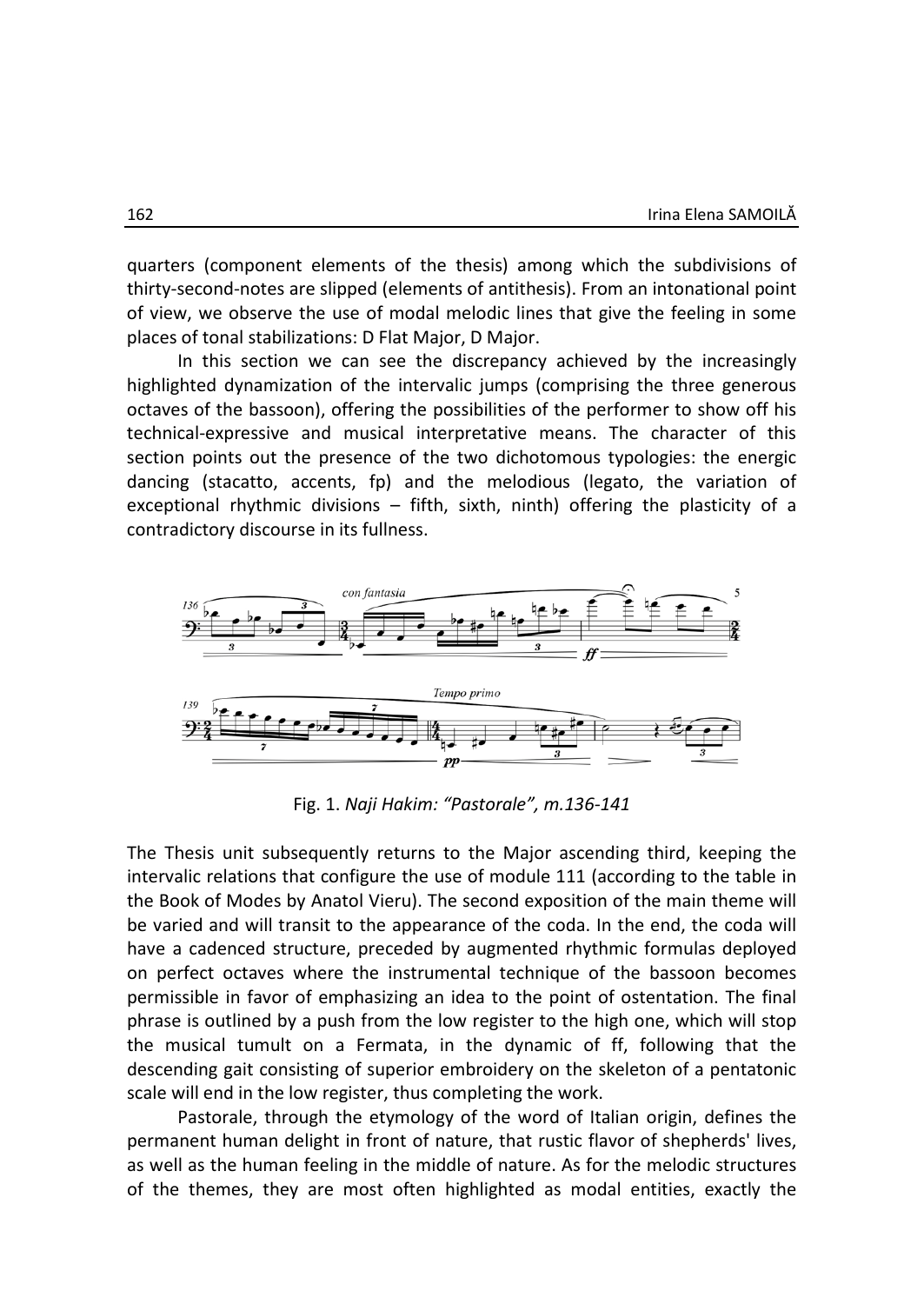sonority of this work remaining one of French influence, in which the composer lets some tonal scales be glimpsed, and finally the influence of the twentieth century puts its predominant mark on the musical discourse.

The work is freely organized, combining the features of rhapsodical forms on the ternary meter into a moving tonal polarity. The pluritematic, rhapsodical material is covered by the exhibitions and recapitulation of the theme, the inspiration being multiple, complex, often mysterious, secret, inexplicable, unknown. Hakim, in his recent Pastorale composition, does not seek a new sound for bassoon but builds imaginary sonorities, paving a path to perfection and fulfillment. Olivier Messiaen, his teacher, instilled in him that a musical-artistic interpretation involves not only hearing but all the other senses that remain partakers of a communion of mutual existence.

Maestro Naji Hakim, sharing his personal opinion on his work in an open interview, stated that "Pastorale can be a folk, choral, Gregorian song, a person, a landscape, a country... My first priorities are the Glory of God and the joy of mankind, I desire this to the death. Let the fire that we have kindled on the ground be consumed" (personal interview).

A perfect performer will never try to amaze by his virtuosities and abilities, because an interpretation represents the equivocation of the creation of those means that can bring to the surface undisturbed by the personality of the performer, the virtues of the creator. A musical discourse includes a communication at the artistic level that unites 3 pillars of fatal importance: the composer – the interpreter – the audience, without which the artistic act does not arise, does not occur and is not intercepted, is not perfect, and the value of the musical act lies in the hand of the three alike, this link being able to potentiate or diminish the masterpiece.

### **4. Conclusions**

The semantic investment of what the performer can offer, in addition to the genius of any composer who brings the sonorous material on the sheet, concludes the maximization of the work of art, it can signify the contribution of the genius performer. Through the vision of a composer, music is due to the voice that does not come to terms with the destiny of mankind, because they still have "something" to say, and the musicians are those who often close their eyes to see what the senses cannot solve, finally the music will belong to those who can look "inside, which only apparently happens outside"."

To live this special feeling of the unfolding of the moment when you receive as a gift a musical work of a contemporary composer nowadays, coincides with the